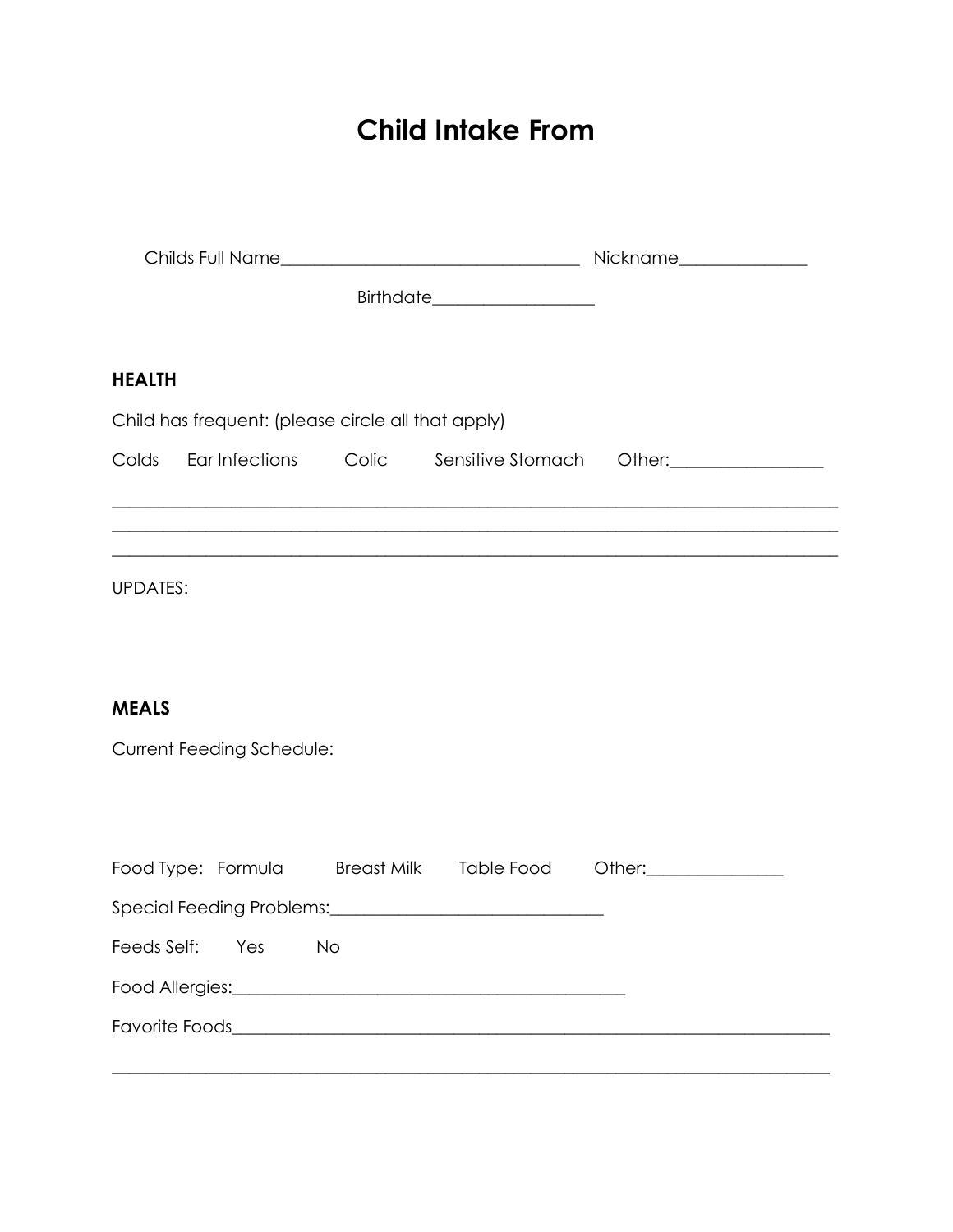Refused Foods\_\_\_\_\_\_\_\_\_\_\_\_\_\_\_\_\_\_\_\_\_\_\_\_\_\_\_\_\_\_\_\_\_\_\_\_\_\_\_\_\_\_\_\_\_\_\_\_\_\_\_\_\_\_\_\_\_\_\_\_\_\_\_\_\_\_\_\_\_\_

Special Feeding Instructions\_\_\_\_\_\_\_\_\_\_\_\_\_\_\_\_\_\_\_\_\_\_\_\_\_\_\_\_\_\_\_\_\_\_\_\_\_\_\_\_\_\_\_\_\_\_\_\_\_\_\_\_\_\_\_\_\_\_

UPDATES

#### SLEEP

Current Sleep Schedule:

Sleep Position- child under age 1 year

Note: Children under age 1 year must be placed to sleep on their back unless a written statement from the child's physician is on file.

\_\_\_\_\_\_\_\_\_\_\_\_\_\_\_\_\_\_\_\_\_\_\_\_\_\_\_\_\_\_\_\_\_\_\_\_\_\_\_\_\_\_\_\_\_\_\_\_\_\_\_\_\_\_\_\_\_\_\_\_\_\_\_\_\_\_\_\_\_\_\_\_\_\_\_\_\_\_\_\_\_\_\_\_

 $\_$  , and the set of the set of the set of the set of the set of the set of the set of the set of the set of the set of the set of the set of the set of the set of the set of the set of the set of the set of the set of th  $\_$  , and the set of the set of the set of the set of the set of the set of the set of the set of the set of the set of the set of the set of the set of the set of the set of the set of the set of the set of the set of th \_\_\_\_\_\_\_\_\_\_\_\_\_\_\_\_\_\_\_\_\_\_\_\_\_\_\_\_\_\_\_\_\_\_\_\_\_\_\_\_\_\_\_\_\_\_\_\_\_\_\_\_\_\_\_\_\_\_\_\_\_\_\_\_\_\_\_\_\_\_\_\_\_\_\_\_\_\_\_\_\_\_\_\_\_

Back Side or Stomach

Sleep Position- child over age 1 year

Back Side Stomach

UPDATES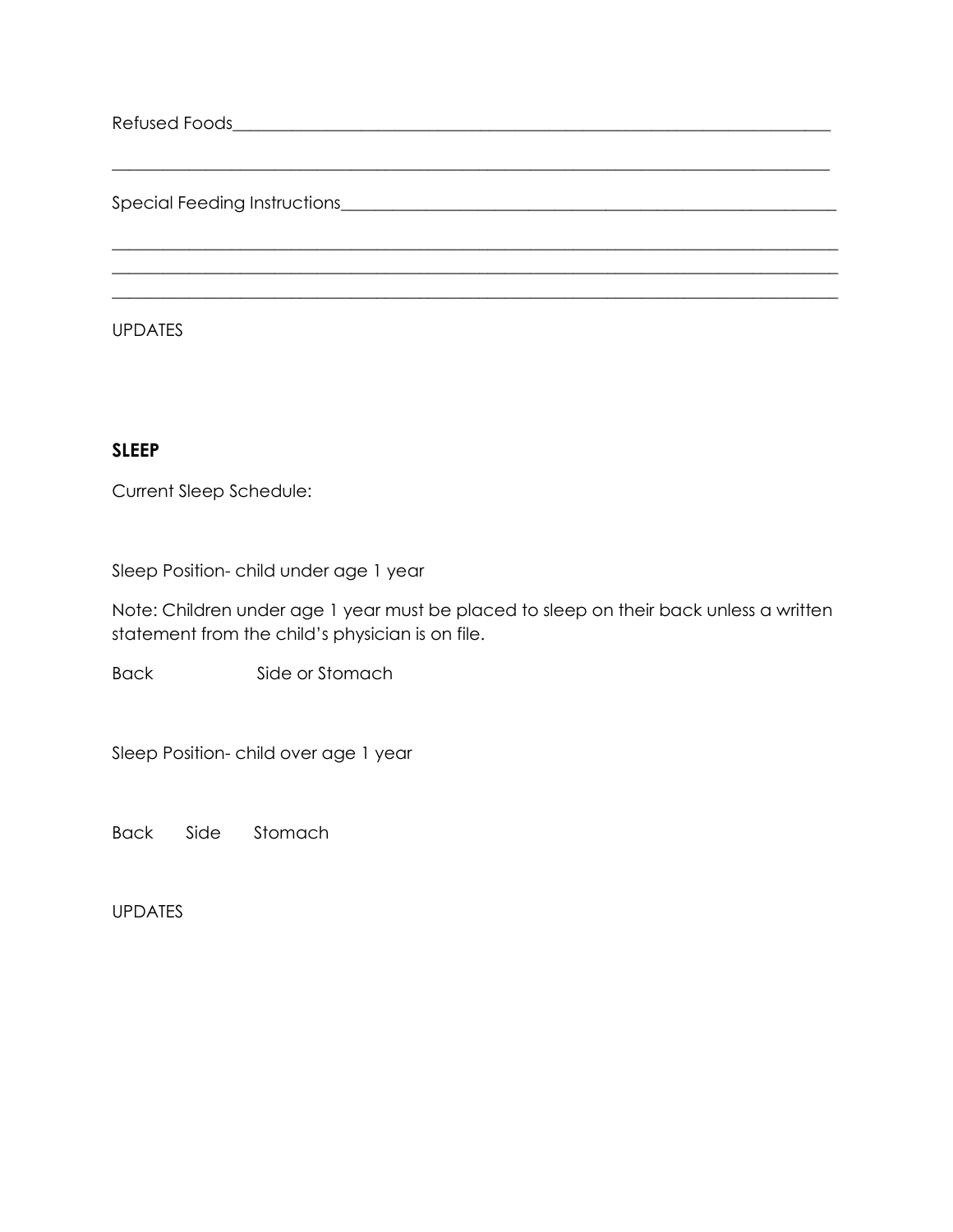### DIAPERING/TOILETING

| Diaper Type:                      | Cloth | Disposable | Pull Up                                                                                   |
|-----------------------------------|-------|------------|-------------------------------------------------------------------------------------------|
| Highly Sensitive Skin: Yes        |       | <b>No</b>  |                                                                                           |
| Frequent Diaper Rash: Yes         |       | <b>No</b>  |                                                                                           |
| Lotions, Powders, or Salves Used? |       | Yes        | <b>No</b>                                                                                 |
|                                   |       |            |                                                                                           |
| Toilet Training Attempted?        | Yes   | No         |                                                                                           |
| Regular Bowel Movements? Yes      |       |            | <b>No</b>                                                                                 |
|                                   |       |            | Time of Day: Time of Day:                                                                 |
|                                   |       |            | Diapering or Toileting Problems: [19] Diapon and Diaponian Control of Toileting Problems: |
|                                   |       |            |                                                                                           |
|                                   |       |            |                                                                                           |

UPDATES

## **COMFORTING**

|                                                    |         | Does your child have a fussy time of day? Yes | <b>No</b> | If "yes" specify time: |  |  |  |
|----------------------------------------------------|---------|-----------------------------------------------|-----------|------------------------|--|--|--|
| My child likes to be:                              |         |                                               |           |                        |  |  |  |
| <b>Held</b>                                        | Sung to | Rocked                                        | Read to   | Other                  |  |  |  |
| Special things you say or do to comfort your child |         |                                               |           |                        |  |  |  |
|                                                    |         |                                               |           |                        |  |  |  |

UPDATE